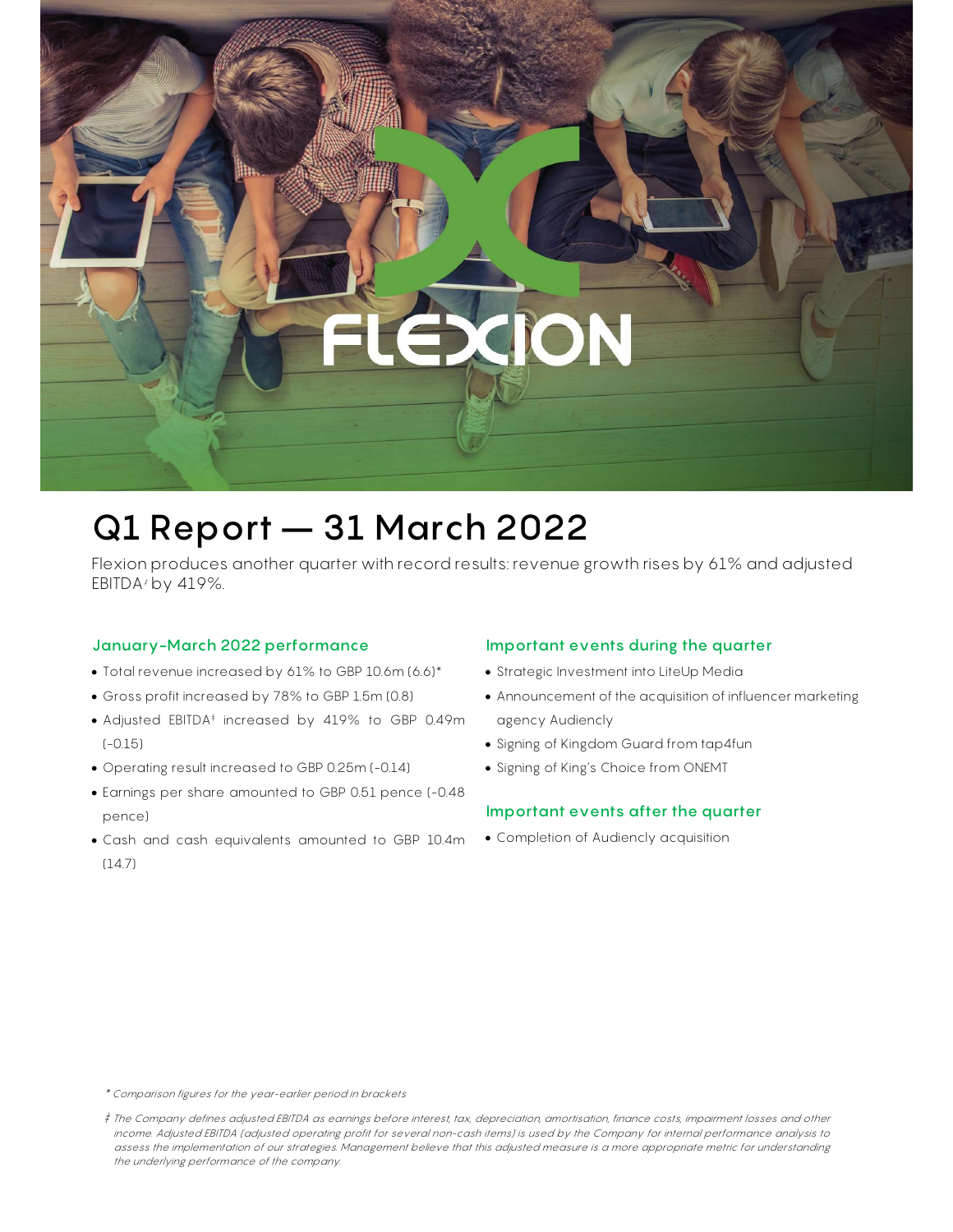# Q&A with the CEO



#### Q: Flexion has posted another really strong quarter. What is the main highlight?

A: The biggest highlight for me was how well we managed to launch our recently signed top games, which drove the robust growth in revenue. Our rate of revenue increase rose from 46% in 2021 to 61% in the first quarter of 2022 - a pace that was above our revenue guidance on existing business excluding Audiencly for 2022. I am really proud of the fact that we managed to achieve this impressive growth in a quarter that had been negatively impacted by the war in Ukraine. This illustrates the strong momentum we currently have in Flexion.

#### Q: The value of the game portfolio has increased significantly. Could you explain what drove this?

A: We have more than doubled the value of our game portfolio over the last six months. Our stronger, more experienced sales team performs better every quarter and our services are gaining traction in the market. We now have eight people who speak either Chinese or Korean or Japanese, which puts us in a much better position for the significant opportunities arising in Asia in both game sourcing and distribution. Over the past 18 months, our sales pitch to developers has also become much stronger. On average, our top-tier titles now generate USD 8m in incremental annual revenue which makes it easier to sell our services to the top developers. We also hit USD 50m in revenue for the whole portfolio in the last twelve months – a new record which we are

really proud of! These are big numbers and it was clear from our visit to the Game Developer Conference in San Francisco that they are garnering attention in the market, which further helps the sales team in attracting new games to our portfolio.

#### Q: You increased your growth rate compared to the preceding quarter. Do you see this pace slowing down?

A: We are pacing above our market guidance of 40-60% revenue growth so the year has gotten off to a strong start. Next quarter, we will add the numbers from Audiencly, our newly acquired company, to our P&L, which will drive our growth even further. If Audiencly had been part of the Group in the first quarter of 2022, we would have presented 91% revenue growth for this quarter based on their EUR 2.3m quarterly revenue.

#### Q: So, you believe the current growth pace will continue?

A: Yes, the future looks bright for us. To date, we have built our strong market position on organic traffic and this will continue with new games and new distribution. Now, we are also expanding with new services and expertise in marketing services that will put us in an even stronger position to continue to drive revenue for our top titles.

#### Q: A look at EBITDA and cash flow shows that both have increased significantly to positive levels. Will this trend continue?

A: Since we have achieved critical mass on our platform, we now benefit from low marginal costs when adding new games to the portfolio. This means that our gross margin has grown considerably compared with operating costs, which of course drives both EBITDA and cash flow. Adding high-margin marketing services such as Audiencly to our P&L will further drive the positive contribution to the Group. Audiencly generated in this "thin margin quarter" GBP 0.2m in EBITDA compared to our reported 0.5m in EBITDA for the quarter so, yes, we can already now see that our new initiatives are improving our profitability.

#### Q: How will your cost structure look as you continue expanding? How will your margin develop?

A: Our cost structure is relatively static due to the low marginal cost. Our new marketing services are still in an early phase of development and the EBITDA margin structure depends on whether we add through corporate acquisitions or internal hiring. We are evaluating both expansion options.

#### Q: Flexion has added several real blockbusters to its portfolio. Do you see any possibilities for continuing to add these types of games to your portfolio?

A: Absolutely, adding these types of games is now part of our day-to-day sales activities.

Q: What are the biggest market trends for Flexion at the moment?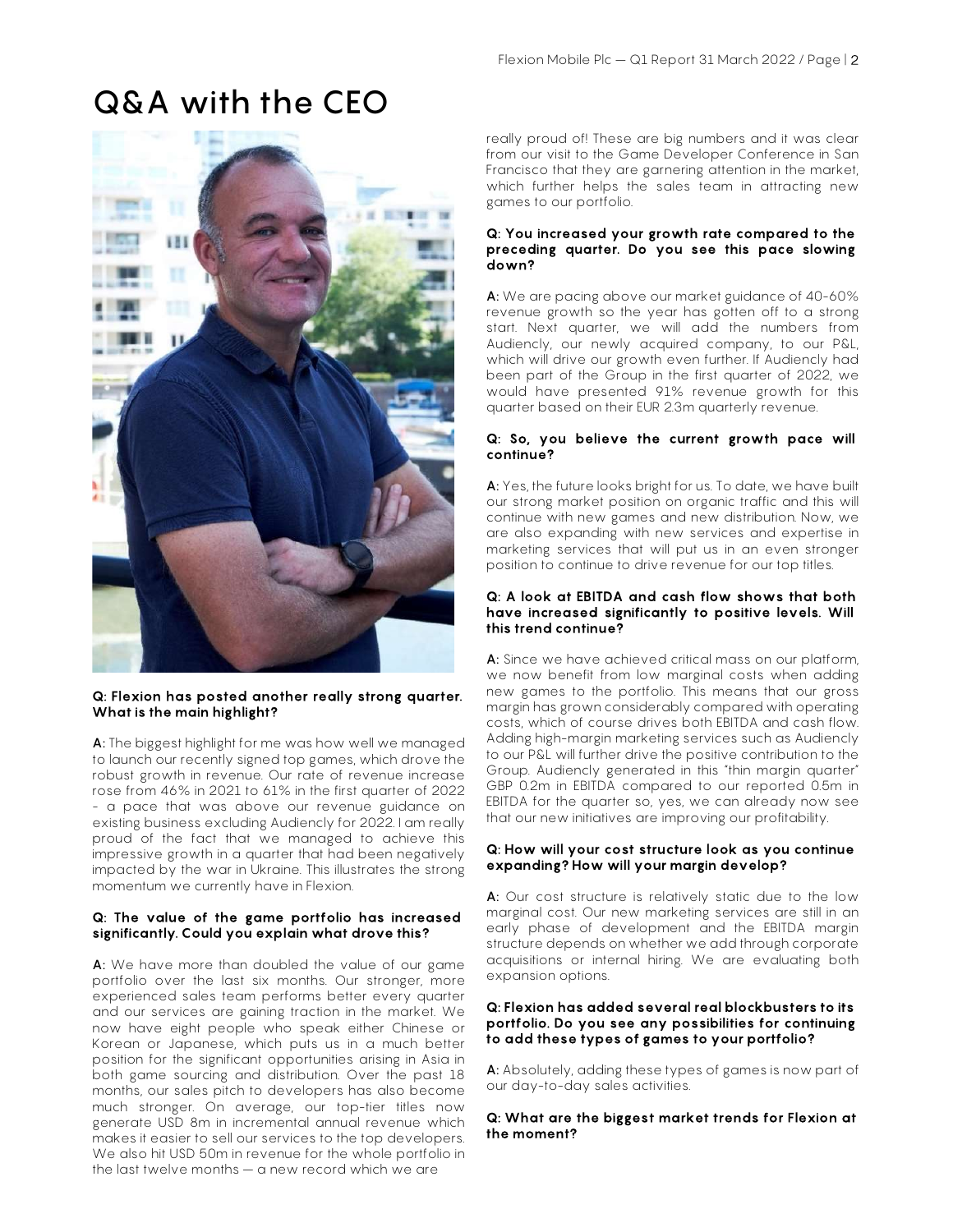A: Looking at the bigger picture, it had become almost too easy to make money in games by using data-driven tools to acquire your own growth. This has now changed due to regulatory pressure, which is forcing the industry to rethink its approach to user acquisition. This is driving significant change and generating new ideas. We see this leading to a more complex and fragmented market, which benefits Flexion.

#### Q: You recently completed a relatively large corporate acquisition when you acquired Audiencly, the German Influencer agency. Could you explain, briefly, your reasoning behind this and why, strategically, this is important for Flexion?

A: Our distribution service is now managing itself from a senior management point of view, so we have shifted our senior focus to building a marketing service offering. This is strategically important from two perspectives. At a macro level, our market is slowly and steadily moving towards paid user acquisition. With our leading market position and games portfolio, we are perfectly positioned to drive this transition through new marketing services. We strive to be the go-to partner for all marketing strategies within our market. At a micro level, Flexion has so far only offered organic traffic and now has a large opportunity to monetise our leading games further with new traffic sources. We are currently only averaging 10% of what the games are generating in Google Play and a mere 3-5% of universal game revenue, so why stop there? Should we not aim for an average of 20-40% of Google Play revenue for all our games, instead of for only a few success cases where we have already reached these levels?

Influencer marketing is the new kid on the block in game marketing, with really strong performance numbers and – more importantly – with little dependency on data-driven strategies. This is also a marketing strategy that, as we have seen, works very well for our channels. We therefore followed several influencer companies over the last 12 months, and we found Audiencly to be the best fit by far for us. They are a market leader; as regards expansion, their target client list is identical to Flexion's and, most importantly, they are highly ambitious. This can be seen in their Q1-22 numbers where they grew revenue by an impressive 132%.

#### Q: In addition, you invested in LiteUp Media, please can you explain this investment?

A: LiteUp Media is a small early-stage company with a unique service for mobile game influencer marketing. It is focussing on making influencer marketing more scalable and is a perfect complement to Audiencly when we now are looking at growing our influencer footprint in the gaming market.

#### Q: Was this a one-time transaction, or can the market expect to see more transactions like this?

A: With our new Audiencly and Liteup teams, we are scouting relevant markets for strategic acquisitions as an alternative to internal growth. Let's see where this takes us over time.

#### Q: What do you expect from the rest of the year in terms of turnover, profit, and market trends?

A: We have a great deal of momentum, growing both organically and through acquisitions. For us it is all about investing, capturing growth opportunities, and strengthening our leading position which will continue to deliver profitable growth as the market continues to develop and grow.

Jens Lauritzson – CEO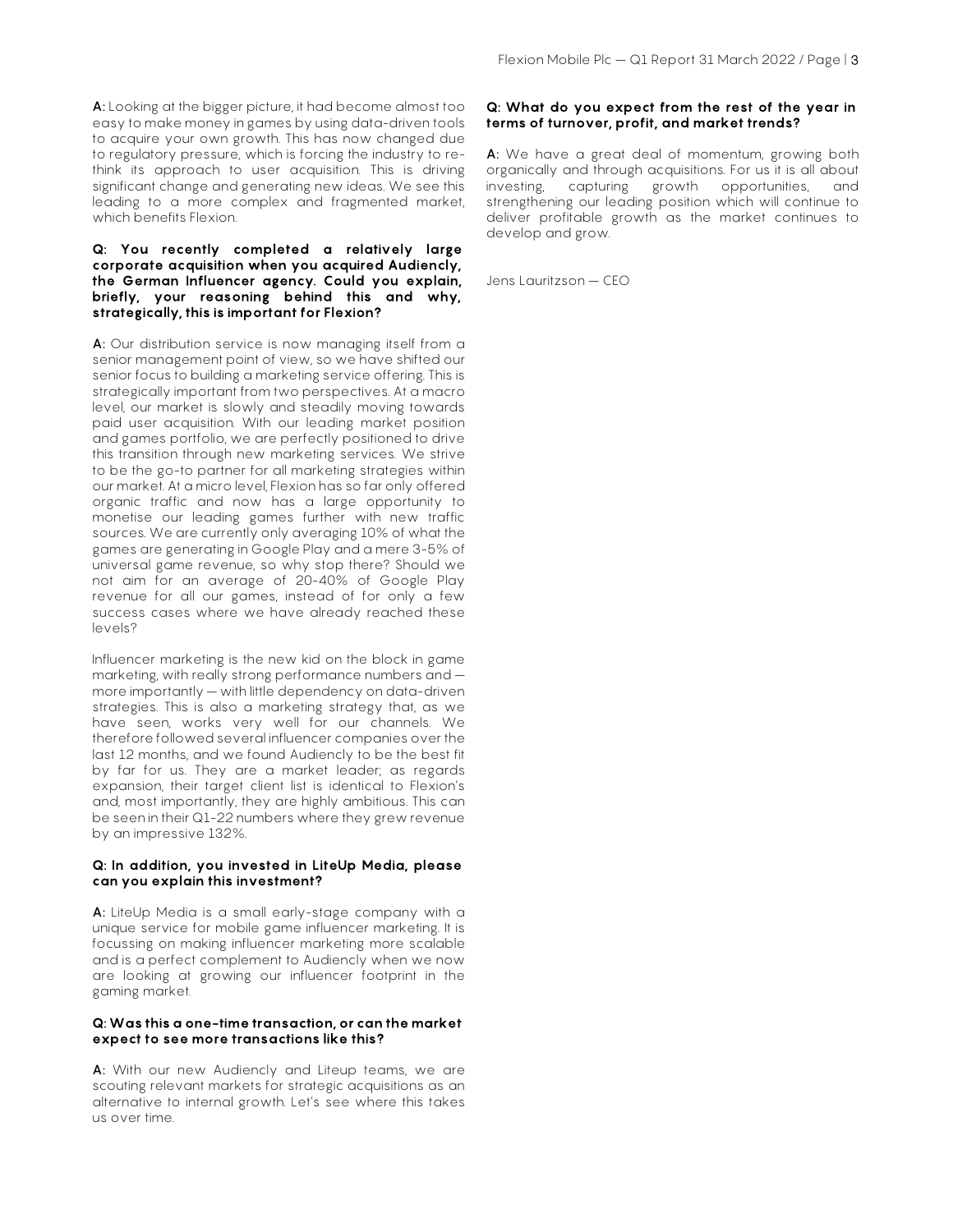# Financial Development



## January-March 2022

#### REVENUE

In-App Purchase (IAP) revenue grew by 61% year-onyear to GBP 10,518,317 (6,541,767). Non-IAP revenue, which includes store integration fees and non-IAP related revenue from games, increased to GBP 42,057 (15,265). Total revenue grew by 61% year-on-year to GBP 10,560,375 (6,557,031).

During the quarter, IAP revenue grew by 1% compared with the preceding quarter and non-IAP revenue decreased by 21% compared with the preceding quarter. As a result, total revenue grew by 1% compared with the preceding quarter.

#### GROSS PROFIT

Cost of sales increased by 59% year-on-year to GBP 9,096,985 (5,736,166). IAP gross profit grew by 76% yearon-year to GBP 1,421,332 (805,599), non-IAP gross profit increased to GBP 42,057 (15,266) and total gross profit grew by 78% year-on-year to GBP 1,463,390 (820,865). All non-IAP revenue carried 100% margin to Flexion.

IAP gross profit remained flat compared with the preceding quarter. Total gross profit decreased by 1% compared with the preceding quarter. Total gross profit margin decreased from 14.2% to 13.9% and IAP gross profit margin decreased from 13.7% to 13.5% compared with the preceding quarter.

#### GENERAL AND ADMINISTRATIVE EXPENSES

The headcount increased by 18 year-on-year to 76 (58). Staff and contractor costs increased by 20% year-onyear to GBP 780,428 (648,845). Other overheads decreased by 42% year-on-year to GBP 190,802 (326,222) of which, the majority is due to FX movements totalling GBP 262,247. This FX movement went from a GBP 99,881 negative FX movement in the quarter March 2021

to a positive FX movement of GBP 162,366 in this quarter. The key driver for this was the weakening of the GBP, increasing non-GBP accrued sales and gross profit. The gain was partly offset by a revaluation of the accrued value of the USD 8m payment for distribution rights.

Amortisation of GBP 225,516 was reported in this quarter, of which GBP 152,064 (0) related to game distribution rights and GBP 73,452 (57,028) related to capitalised development costs. We started to apply the amortisation of distribution right in this quarter as all games relation to this project now are live.

As a result, general and administrative expenses increased year-on-year to GBP 1,215,436 (966,665).

During the quarter, the headcount for core strategies increased by 7 to 67 and the headcount for new strategies increased by 5 to 9. Staff and contractor costs decreased by 10% or GBP 780,428 compared with the preceding quarter. Adjusted staff costs, as reported in the KPI section, decreased by 9%. Other overheads increased by 17% or GBP 64,137 compared with the preceding quarter, driven by the amortisation of game distribution rights and offset by favourable FX movements.

#### ADJUSTED EBITDA AND NET EARNINGS

Adjusted EBITDA for the quarter amounted to GBP 492,160 (-154,202) driven by increased gross profit. Operating profit (EBIT) decreased compared to the preceding quarter to GBP 247,954 (634,259) and profit after tax decreased to GBP 255,300 (profit: 638,175) compared to the preceding quarter.

#### CASH FLOW

Operating cash flow increased by GBP 1,172,716 year-onyear to GBP 1,933,152 (760,436).

#### FINANCIAL POSITION

Cash amounted to GBP 10,391,688 (14,708,551) and there were no interest-bearing liabilities. Over the quarter, cash decreased by GBP 4,066,658, driven by the USD 8m payment related to the multi game contract signed in September 2022. Trade and other receivables amounted to GBP 5,175,903 (2,859,203) year-on-year. Trade and other payables amounted to GBP 10,026,497 (6,157,774) year-on-year.

#### CHANGES IN NUMBER OF GAMES DURING THE QUARTER

The average monthly revenue for top-tier games increased to USD 731,612 (726,066) compared to the preceding quarter. The average monthly revenue for midtier games decreased to USD 41,970 (50,943) compared to the preceding quarter.

During the quarter, the number of live top-tier games remained at 8 titles and the number of live mid-tier games remained at 15 titles. 1 top-tier game was moved to midtier and 4 mid-tier games were moved out of the classification. The number of signed top-tier games yet to be launched increased to 2 and the number of signed mid-tier games yet to be launched decreased to 1.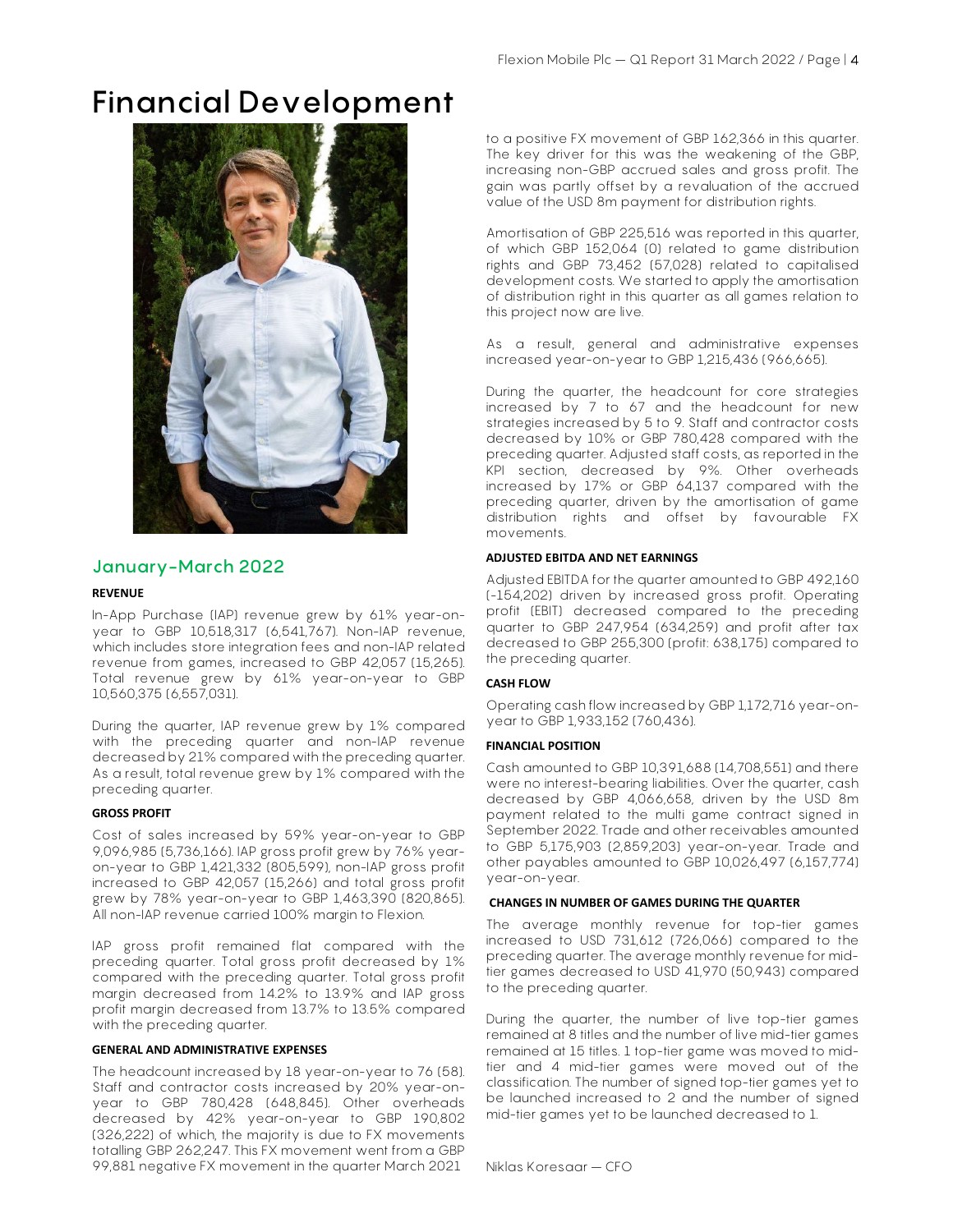# Other Information

# Segmental information

#### IAP REVENUE

Flexion's focus is on growing its business by signing freeto-play games with In-App Purchase (IAP), integrating more channels and increasing the monetisation of existing games. IAP revenue is revenue receivable from end-user transactions where in-application items are sold within the games. Revenue represents revenue receivable by the company from end-user transactions involving the sale of in-application items managed by the Company less VAT, bad debt/refunds and discounts.

The geographical breakdown of IAP revenue for the quarter ending 31 March 2022 is presented below.



The main market for IAP revenue during the quarter was Asia with 42% market share followed by Europe with 31% market share. North America accounted for 24%, Middle East and Africa for 2% and South America for 1%.

#### NON-IAP REVENUE

Non-IAP revenue includes revenue from integration fees and minimum guarantees and other revenue that is nonrecurring. It includes recurring revenue share from in-game advertising, historical subscription revenue and legacy revenue.

#### Tier-games

On a quarterly basis, Flexion's Board of Directors defines and reviews the number of live top-tier and mid-tier games based on each game's revenue potential. The key factor is each game's actual performance (or overall Android performance if not yet launched by Flexion) compared to: i) a standard six-month revenue ramp-up period for each tier class; ii) the long-term minimum revenue requirement for each tier class (USD 140,000 per month for top-tier games and USD 40,000 per month for mid-tier games); iii) contractual terms that have an impact; and iv) any future events that could affect the revenue potential of a game. A game will be redefined if its performance over a

period of six consecutive months, excluding the first three months after launch, does not qualify for a specific tier class. The number of tier games and their average revenue per month is reported in the Main KPI section.

#### Review

This interim report has not been reviewed by the company's auditor.

### Number of employees and long-term contractors

At the end of the reporting period the company had 76 employees and long-term contractors.

#### Material risks and uncertainties

The company's material risks and uncertainties include, but are not limited to, risks related to market, technology, contracts, regulatory requirements, key staff, financial requirements and counterparties. A detailed risk description of the Company is given in the audited financial statements for the period ended 31 December 2021.

### Financial calendar

| Q2 report - 2022 financial year | 23 Aug. 2022 |
|---------------------------------|--------------|
| Q3 report - 2022 financial year | 23 Nov. 2022 |
| Q4 report - 2022 financial year | 22 Mar. 2023 |
| Q1 report - 2023 financial year | 16 May 2023  |

#### Certified Adviser

FNCA Sweden AB, info@fnca.se, telephone: +46 8 528 00 399.

#### Further information

For further information, contact CFO Niklas Koresaar at +44 207 351 59 44 or ir@flexionmobile.com or visit the company's website: www.flexionmobile.com.

#### MAR Publishing Statement

This statement is information that Flexion Mobile Plc is obliged to make public pursuant to the EU Market Abuse Regulation. The information was submitted for publication, through the agency of the contact person set out above, at 8:00 am CEST on 18 May 2022.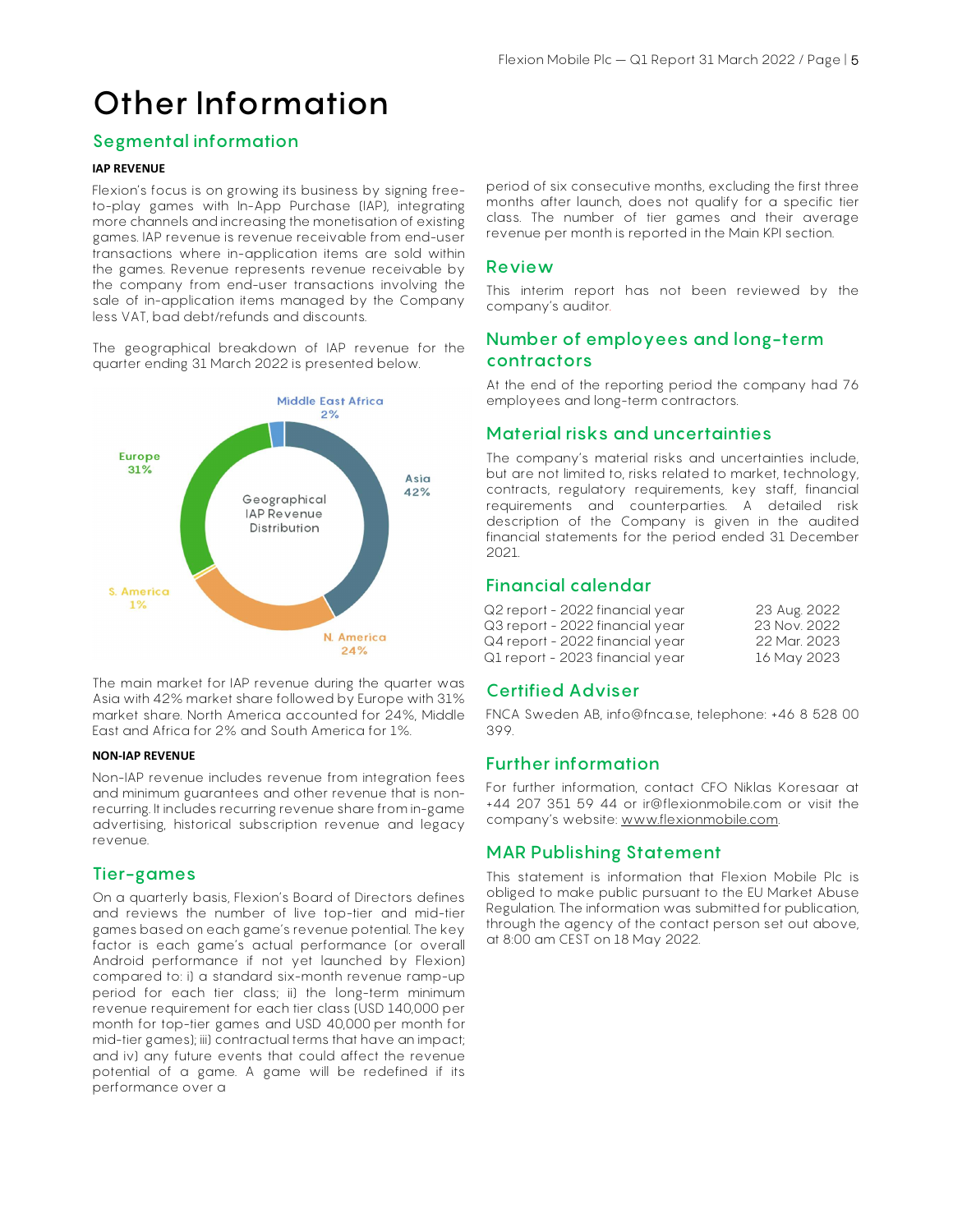# Financial reports in brief

# Statement of profit or loss and other comprehensive income for the quarterly period ended 31 March 2022

|                                                               |              | QTD Mar-22<br>3 months  | QTD Mar-21<br>3 months | FY Dec-21<br>9 months |
|---------------------------------------------------------------|--------------|-------------------------|------------------------|-----------------------|
|                                                               |              | 2022                    | 2020/21                | 2021                  |
|                                                               | <b>Notes</b> | <b>Unaudited</b><br>GBP | Unaudited<br>GBP       | Audited<br>GBP        |
| Total revenue                                                 | 3            | 10,560,375              | 6,557,031              | 26,076,493            |
| Cost of sales                                                 |              | (9,096,985)             | (5,736,166)            | (22,632,925)          |
| Total gross profit                                            | 4            | 1,463,390               | 820,865                | 3,443,568             |
|                                                               |              |                         |                        |                       |
| General and administrative expenses                           | 5            | (1, 215, 436)           | (966, 665)             | (2,879,340)           |
|                                                               |              | 492,160                 | (154, 202)             | 426,520               |
| Adjusted EBITDA $^{\ddag}$<br>Depreciation of tangible assets |              | 18,690                  | 18,690                 | 56,070                |
| Amortisation of intangible assets                             |              | 225,516                 | 57,028                 | 198,796               |
| Impairment write-back                                         |              |                         | (84,120)               | (392, 574)            |
|                                                               |              |                         |                        |                       |
| Operating profit / (loss) for the period                      |              | 247,954                 | (145, 800)             | 564,227               |
| Finance costs                                                 |              | (1,196)                 | (2,697)                | (6, 166)              |
| Profit / (Loss) before tax for the period                     |              | 246,758                 | (148, 497)             | 558,061               |
|                                                               |              |                         |                        |                       |
| Tax                                                           |              | 8,542                   | (85, 331)              | (20, 230)             |
| Profit / (Loss) after tax for the period                      |              | 255,300                 | (233, 828)             | 537,832               |
| Attributable to:                                              |              |                         |                        |                       |
| Equity holders of the parent                                  |              | 255,300                 | (233, 828)             | 537,832               |
| Profit / (Loss) for the period                                |              | 255,300                 | (233, 828)             | 537,832               |
|                                                               |              |                         |                        |                       |
| Other comprehensive income                                    |              |                         |                        |                       |
| Foreign exchange differences                                  |              |                         |                        |                       |
| Total comprehensive profit / (loss) for the period            |              | 255,300                 | (233, 828)             | 537,832               |
|                                                               |              |                         |                        |                       |
| Attributable to:                                              |              |                         |                        |                       |
| Equity holders of the parent                                  |              | 255,300                 | (233, 828)             | 537,832               |
| Profit / (Loss) for the period                                |              | 255,300                 | (233, 828)             | 537,832               |

 $^\ddag$ The Company defines adjusted EBITDA as earnings before interest, tax, depreciation, amortisation, finance costs, impairment losses and other income. Adjusted EBITDA (adjusted operating profit for several non-cash items) is used by the Company for internal performance analysis to assess<br>the implementation of our strategies. Management believe that this adjusted performance of the company.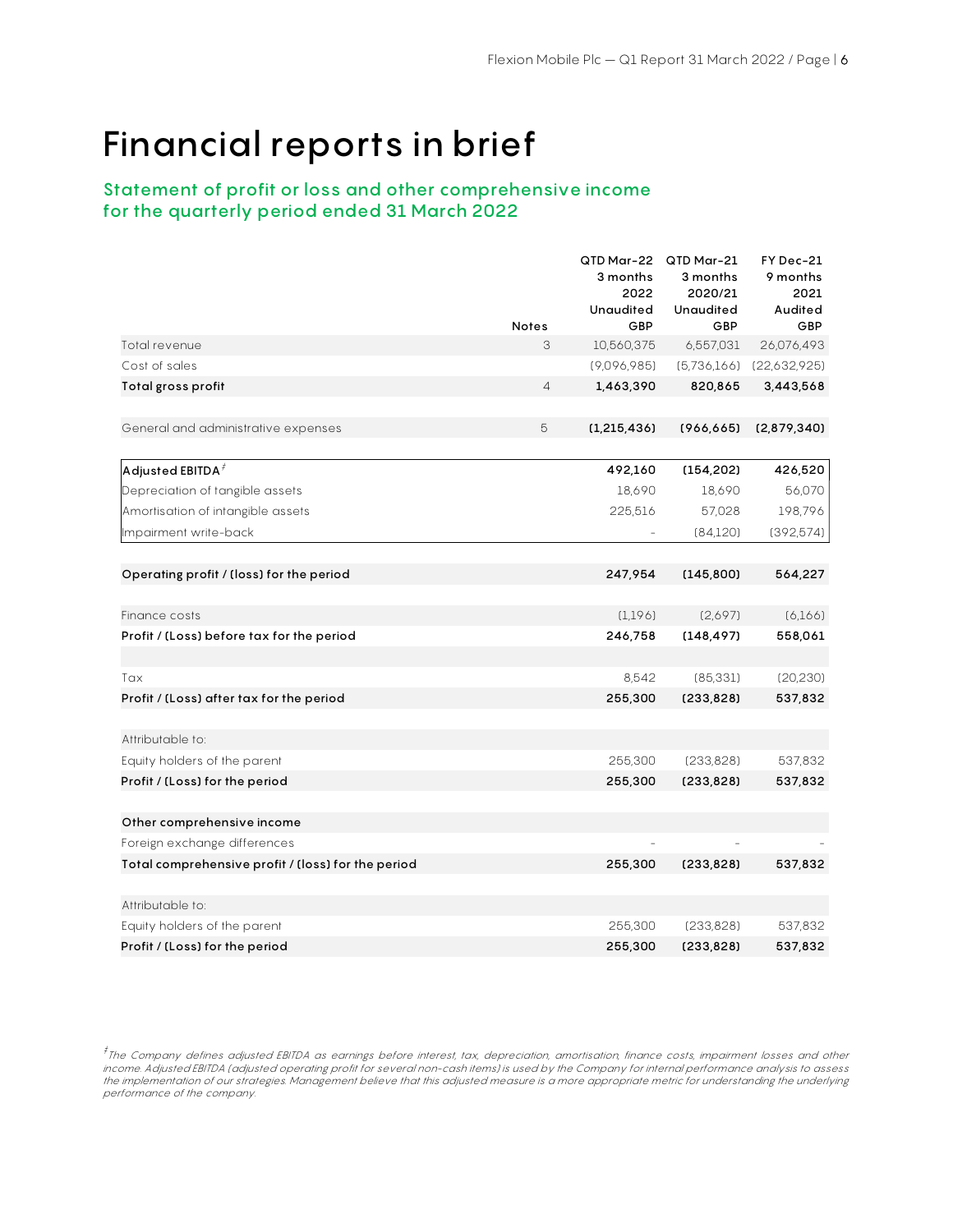# Statement of financial position as at 31 March 2022

|                                     | <b>Notes</b> | Mar-22<br>2022<br><b>Unaudited</b><br>GBP | $Mar-21$<br>2020/21<br>Unaudited<br>GBP | $Dec-21$<br>2021<br>Audited<br>GBP |
|-------------------------------------|--------------|-------------------------------------------|-----------------------------------------|------------------------------------|
| <b>Assets</b>                       |              |                                           |                                         |                                    |
| Non-current assets                  |              |                                           |                                         |                                    |
| Property, plant and equipment       | 7            | 56,063                                    | 130,823                                 | 74,753                             |
| Intangible assets                   | 8            | 7,578,341                                 | 961,580                                 | 7,758,858                          |
| Investments                         |              | 184,372                                   |                                         |                                    |
| Deferred tax assets                 |              | 52,460                                    | 59,712                                  | 52,002                             |
| Total non-current assets            |              | 7,871,236                                 | 1,152,115                               | 7,885,613                          |
| <b>Current assets</b>               |              |                                           |                                         |                                    |
| Trade and other receivables         | 9            | 5,175,903                                 | 2,859,203                               | 5,466,910                          |
| Cash and cash equivalents           |              | 10,391,689                                | 14,708,551                              | 14,458,346                         |
| <b>Total current assets</b>         |              | 15,567,592                                | 17,567,754                              | 19,925,256                         |
| <b>Total assets</b>                 |              | 23,438,828                                | 18,719,869                              | 27,810,869                         |
| Equity and liabilities              |              |                                           |                                         |                                    |
| Equity                              |              |                                           |                                         |                                    |
| Share capital                       |              | 100,149                                   | 99,849                                  | 100,049                            |
| Share premium                       |              | 14,945,508                                | 14,841,496                              | 14,917,283                         |
| Other reserves                      |              | 401,071                                   | 364,602                                 | 397,197                            |
| Retained earnings                   |              | (2,078,559)                               | (2,871,691)                             | (2,333,859)                        |
| Total equity                        |              | 13,368,169                                | 12,434,256                              | 13,080,670                         |
| Non-current liabilities             |              |                                           |                                         |                                    |
| Lease liabilities                   |              |                                           | 44,163                                  |                                    |
| Total non-current liabilities       |              |                                           | 44,163                                  |                                    |
| <b>Current liabilities</b>          |              |                                           |                                         |                                    |
| Lease liabilities                   |              | 44,162                                    | 83,676                                  | 65,654                             |
| Trade and other payables            | 10           | 10,026,497                                | 6,157,774                               | 14,664,546                         |
| <b>Total current liabilities</b>    |              | 10,070,659                                | 6,241,450                               | 14,730,200                         |
| <b>Total liabilities</b>            |              | 10,070,659                                | 6,285,613                               | 14,730,200                         |
| <b>Total equity and liabilities</b> |              | 23,438,828                                | 18,719,869                              | 27,810,870                         |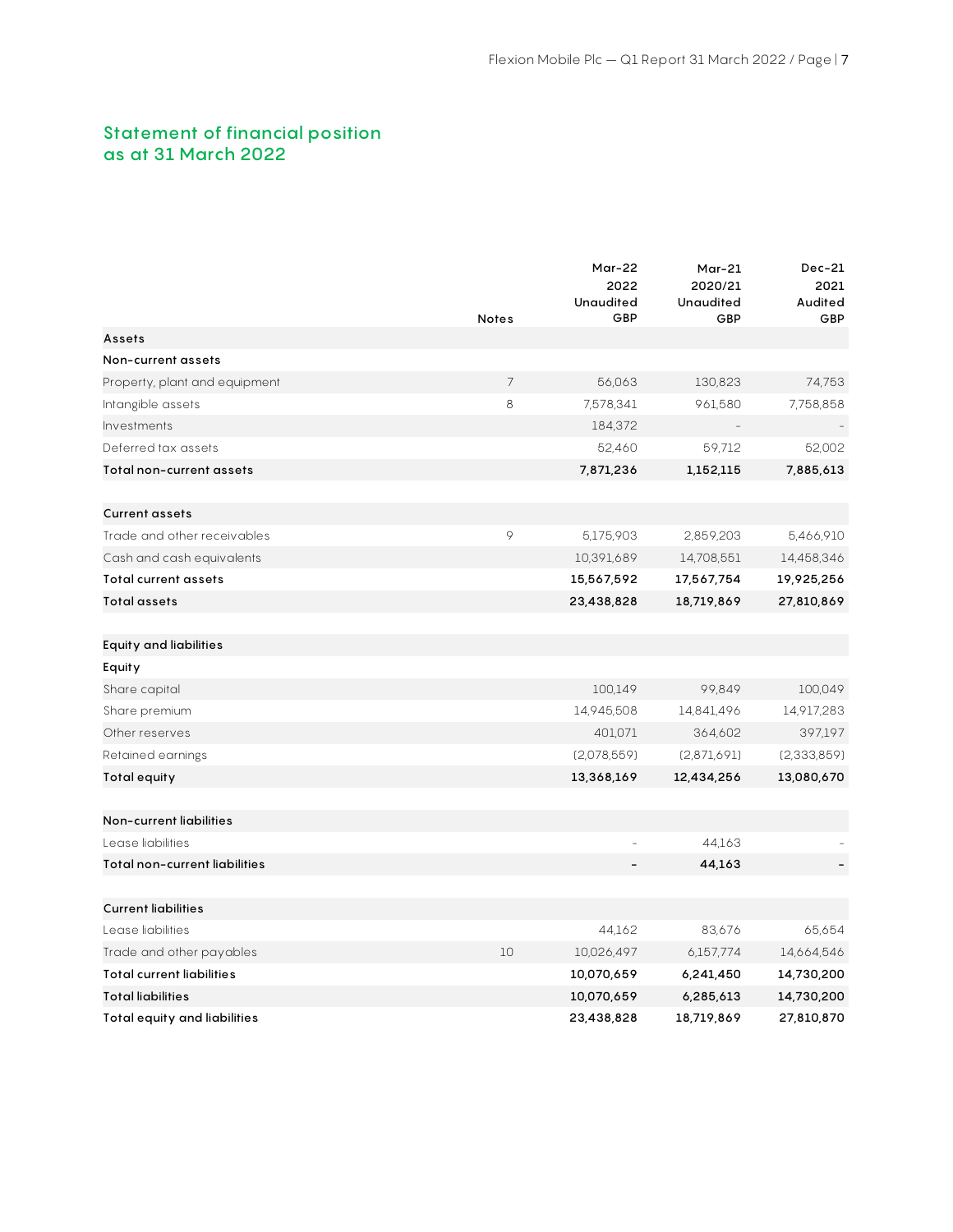# Statement of cash flows for the quarterly period ended 31 March 2022

|                                                                     | QTD Mar-22<br>3 months<br>2022<br><b>Unaudited</b> | QTD Mar-21<br>3 months<br>2020/21<br>Unaudited | FY Dec-21<br>9 months<br>2021<br>Audited |
|---------------------------------------------------------------------|----------------------------------------------------|------------------------------------------------|------------------------------------------|
| Cash flow from operating activities                                 |                                                    |                                                |                                          |
| Profit / (Loss) before tax for the period - continuing operations   | 246,758                                            | (148, 497)                                     | 558,140                                  |
| Profit / (Loss) before tax for the period                           | 246,758                                            | (148, 497)                                     | 558,140                                  |
| Adjustments for:                                                    |                                                    |                                                |                                          |
| Effect of exchange rate fluctuations on cash held during the period | (185, 974)                                         | 122,164                                        | 180,092                                  |
| Impairment loss                                                     |                                                    | (84,120)                                       | (392, 574)                               |
| Share based payments                                                | 16,962                                             | 15,428                                         | 34,771                                   |
| Depreciation of tangible assets                                     | 18,690                                             | 18,690                                         | 56,070                                   |
| Amortisation of intangible assets                                   | 225,516                                            | 57,028                                         | 198,796                                  |
| Interest paid                                                       | 1,196                                              | 2,706                                          | 5,877                                    |
|                                                                     |                                                    |                                                |                                          |
| Working capital:                                                    |                                                    |                                                |                                          |
| Change in trade and other receivables                               | 286,004                                            | 1,035,465                                      | (2,229,829)                              |
| Change in trade and other payables                                  | 1,324,000                                          | (258, 429)                                     | 8,506,694                                |
| Net cash flow from operating activities                             | 1,933,152                                          | 760,436                                        | 6,918,037                                |
|                                                                     |                                                    |                                                |                                          |
| Cash flow from investing activities                                 |                                                    |                                                |                                          |
| Investment in associate                                             | (184, 372)                                         |                                                |                                          |
| Capitalised game distribution rights                                |                                                    |                                                | (6,765,791)                              |
| Capitalised development cost                                        | (45,000)                                           | (98, 198)                                      | (230, 283)                               |
| Payment of game distribution rights                                 | (5,962,049)                                        |                                                |                                          |
| Net cash flow from investing activities                             | (6, 191, 421)                                      | (98, 198)                                      | (6,996,074)                              |
|                                                                     |                                                    |                                                |                                          |
| Cash flow from financing activities                                 |                                                    |                                                |                                          |
| Issue of ordinary shares, net of issue costs                        | 28,325                                             | 1,797,009                                      | 75,987                                   |
| Payment of lease liabilities                                        | (22,688)                                           | (22,687)                                       | (68,063)                                 |
| Net cash flow from financing activities                             | 5,637                                              | 1,774,322                                      | 7,924                                    |
|                                                                     |                                                    |                                                |                                          |
| Net change in cash and cash equivalents                             | (4, 252, 632)                                      | 2,436,559                                      | (70, 113)                                |
| Cash and cash equivalents at beginning of period                    | 14,458,346                                         | 12,394,156                                     | 14,708,551                               |
| Effect of exchange rate fluctuations on cash held during the period | 185,974                                            | (122, 164)                                     | (180,092)                                |
| Cash and cash equivalents at end of period                          | 10,391,688                                         | 14,708,551                                     | 14,458,346                               |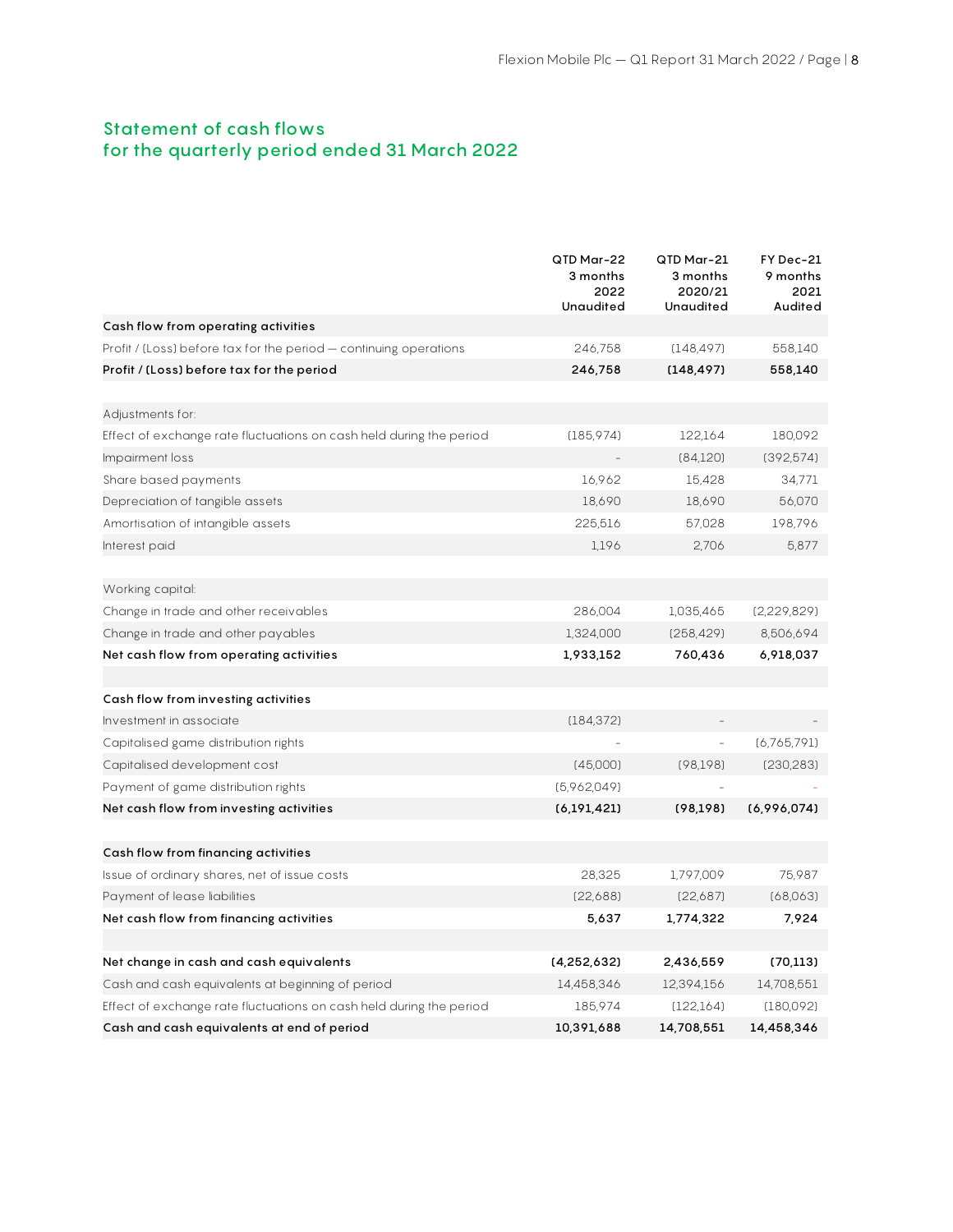# Statement of changes in equity for the period ended 31 March 2022

|                                                       | Share<br>capital<br>GBP | Share<br>premium<br>GBP | Other<br>reserves<br>GBP | Retained<br>earnings<br>GBP | Total<br>GBP           |
|-------------------------------------------------------|-------------------------|-------------------------|--------------------------|-----------------------------|------------------------|
| Balance at 1 January 2021                             | 96,522                  | 13,047,815              | 521,665                  | (2,637,863)                 | 11,028,139             |
| Loss for the period                                   |                         |                         |                          | (233, 828)                  | (233, 828)             |
| Total comprehensive income                            | 96,522                  | 13,047,815              | 521,665                  | (2,871,691)                 | 10,794,311             |
|                                                       |                         |                         |                          |                             |                        |
| Transactions with owners, recorded directly in equity |                         |                         |                          |                             |                        |
| Share based payments                                  | $\overline{a}$          | $\qquad \qquad -$       | 15,428                   |                             | 15,428                 |
| Deferred tax on share options                         |                         |                         | (172, 491)               |                             | (172, 491)             |
| Issue of share capital                                | 3,327                   | 1,793,682               |                          | $\overline{\phantom{a}}$    | 1,797,009              |
| Balance at 31 March 2021                              | 99,849                  | 14,841,496              | 364,601                  |                             | (2,871,691) 12,434,256 |
|                                                       |                         |                         |                          |                             |                        |
| Balance at 1 January 2022                             | 100,049                 | 14,917,283              | 397,197                  | (2,333,859)                 | 13,080,670             |
| Profit for the period                                 |                         |                         |                          | 255,300                     | 255,300                |
| Total comprehensive income                            | 100,049                 | 14,917,283              | 397,197                  | (2,078,559)                 | 13,335,970             |
|                                                       |                         |                         |                          |                             |                        |
| Transactions with owners, recorded directly in equity |                         |                         |                          |                             |                        |
| Share based payments                                  | 100                     | 28,225                  | 16,962                   |                             | 45,287                 |
| Deferred tax on share options                         |                         |                         | (13,088)                 |                             | (13,087)               |
| Issue of share capital                                |                         |                         |                          |                             |                        |
| Balance at 31 March 2022                              | 100,149                 | 14,945,508              | 401,071                  | (2,078,559)                 | 13,368,169             |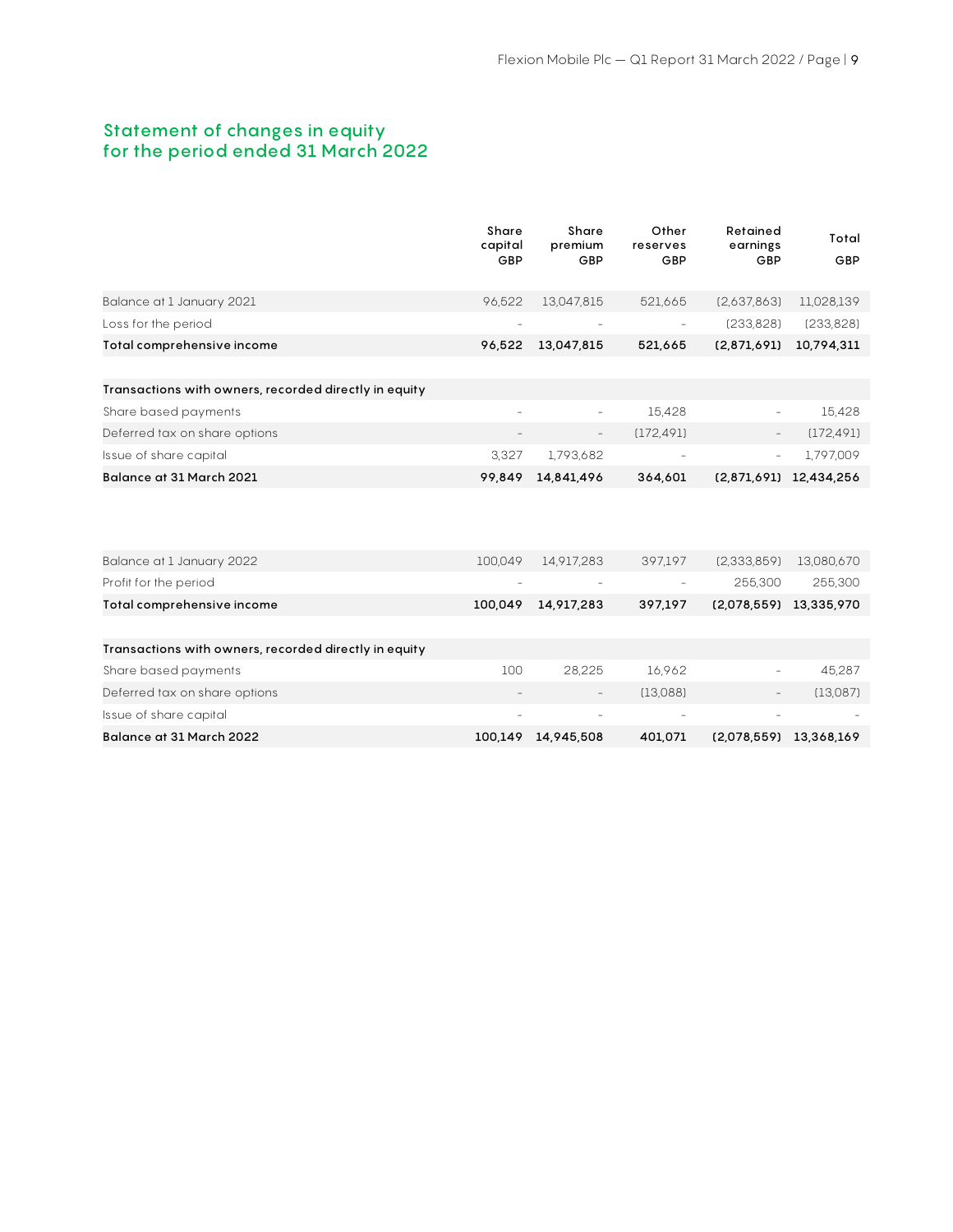# **Notes**

## 1. Basis of preparation

The condensed financial statements for the three months ended 31 March 2022 have been prepared in accordance with IAS 34 Interim Financial Reporting. The financial statements of the Company are prepared in accordance with applicable UK law and UK-adopted international accounting standards and as applied in accordance with the provisions of the Companies Act 2006. The Company's offices are in London and the registered number of Flexion Mobile is 04306881. The interim condensed consolidated financial statements are presented in GBP and have been prepared using historical cost accounting. After making appropriate enquiries, the directors have a reasonable expectation that the Company has adequate resources to continue in operational existence for the foreseeable future. For these reasons, the board of directors continue to adopt the going concern basis in preparing the interim reports.

The financial information presented herein does not constitute full statutory accounts under Section 434 of the Companies Act 2006 and was not subject to a review by the auditors. The financial information in respect of the nine-month period ended 31 December 2021 has been extracted from the statutory accounts which have been delivered to the Registrar of Companies. The Company's Independent Auditor's report on those accounts was unqualified, did not include references to any matters to which the auditor drew attention by way of emphasis without qualifying their report and did not contain a statement under section 498(2) or 498(3) of the Companies Act 2006. The financial information for the three months ended 31 March 2021 and 31 March 2022 is unaudited. The financial information for the nine months ended 31 December 2021 is audited.

The interim report does not include all the information and disclosures required in the annual financial statements and should be read in conjunction with the Company's financial statements for the period ended 31 December 2021.

### 2. Significant accounting policies

Except where disclosed below, the accounting policies adopted in the preparation of the interim condensed financial statements are consistent with those followed in the preparation of the Company's annual financial statements for the period ended 31 December 2021. The accounting policies applied herein are consistent with those expected to be applied in the financial statements for the period ended 31 December 2022. The Company has not early adopted any other

standard, interpretation or amendment that has been issued but is not yet effective.

## 3. Revenue

Revenue disclosed in the statement of profit or loss is analysed as follows:

|                      | Mar-22     | Mar-21    |
|----------------------|------------|-----------|
|                      | 2022       | 2020/21   |
| Revenue<br>breakdown | Unaudited  | Unaudited |
| IAP Revenue          | 10.518.317 | 6.541.767 |
| Non-IAP Revenue      | 42.058     | 15.265    |
| <b>Total Revenue</b> | 10,560,375 | 6,557,031 |

# 4. Gross profit

Gross profit disclosed in the statement of profit and loss is analysed as follows:

|                        | Mar-22    | Mar-21    |
|------------------------|-----------|-----------|
|                        | 2022      | 2020/21   |
| Gross profit breakdown | Unaudited | Unaudited |
| IAP gross profit       | 1,421,332 | 805.599   |
| Non-IAP gross profit   | 42.058    | 15.266    |
| Total gross profit     | 1,463,390 | 820,865   |

# 5. General and administrative expenses

General and administrative expenses disclosed in the statement of profit or loss is analysed as follows:

|                                        | $Mar-22$  | $Mar-21$  |
|----------------------------------------|-----------|-----------|
|                                        | 2022      | 2020/21   |
| General and administrative<br>expenses | Unaudited | Unaudited |
| Staff and contractor costs             | 780.428   | 648.845   |
| Impairment write back                  |           | (84.120)  |
| Depreciation                           | 18.690    | 18.690    |
| Amortisation                           | 225.516   | 57.028    |
| Other overheads                        | 190.802   | 326,222   |
| Total                                  | 1.215.436 | 966.665   |

# 6. Related party transactions

No related party transactions other than directors' emoluments have taken place during the quarter.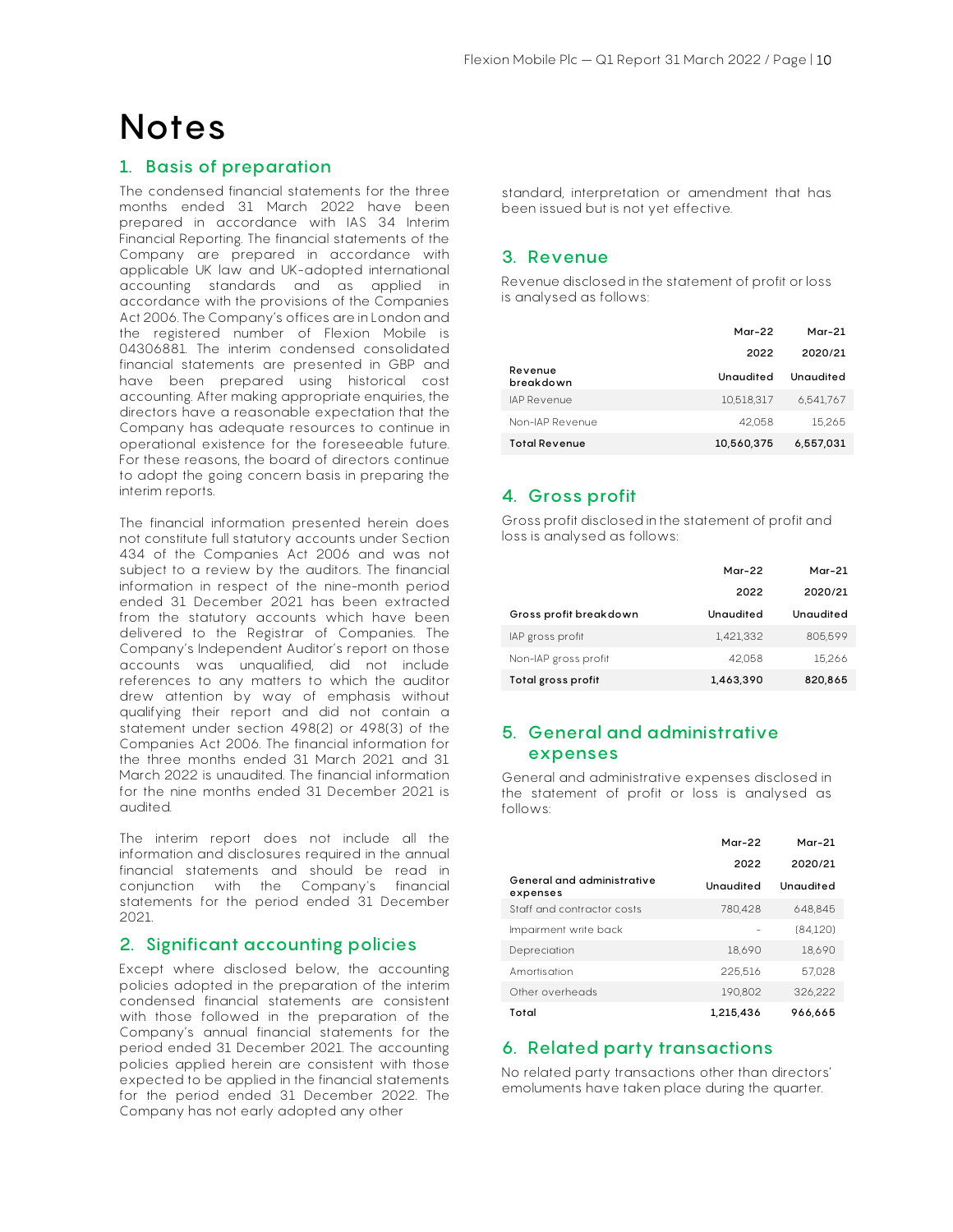# 7. Property, plant and equipment

Property, plant and equipment comprises of leasehold improvements and right-to-use assets according to below carrying value analysis:

|                               | Mar-22    | Mar-21    |
|-------------------------------|-----------|-----------|
|                               | 2022      | 2020/21   |
| Property, plant and equipment | Unaudited | Unaudited |
| Right-to-use assets           | 56.063    | 130,823   |
| Total                         | 56,063    | 130,823   |

In the first quarter for the period ending 31 December 2022 depreciation for property, plant equipment amounted to GBP 18,690.

## 8. Intangible assets

Intangible assets comprise of capitalised development costs for internally generated software and game distribution rights according to below carrying value analysis:

|                               | Mar-22    | Mar-21    |
|-------------------------------|-----------|-----------|
|                               | 2022      | 2020/21   |
| Intangible asset              | Unaudited | Unaudited |
| Capitalised development costs | 964.614   | 961.580   |
| Game distribution rights      | 6.610.727 |           |
| Total                         | 7,578,341 | 961,580   |

In the first quarter for the period ending 31 December 2022 amortisation amounted to GBP 225,516.

## 9. Trade and other receivables

|                                   | $Mar-22$<br>2022<br>Unaudited | $Mar-21$<br>2020/21<br>Unaudited |
|-----------------------------------|-------------------------------|----------------------------------|
| Assets                            |                               |                                  |
| Trade receivables                 |                               | 703                              |
| Other receivables                 | 157,675                       | 140.165                          |
| Prepayments and accrued<br>income | 5.018.228                     | 2.718.336                        |
| Trade and other receivables       | 5,175,903                     | 2,859,204                        |

Other receivables include GBP 148,717 (112,614) of advances and GBP 8,958 (27,551) of other nonmaterial items.

# 10.Trade and other payables

|                                    | $Mar-22$<br>2022<br>Unaudited | $Mar-21$<br>2020/21<br>Unaudited |
|------------------------------------|-------------------------------|----------------------------------|
| <b>Liabilities</b>                 |                               |                                  |
| Trade payables                     | 2.125.164                     | 1.592.358                        |
| Social security and other<br>taxes | 147.849                       | 75.391                           |
| Accrued expenses                   | 7.485.618                     | 4.462.900                        |
| Other payables                     | 267.866                       | 27.125                           |
| Trade and other payables           | 10,026,497                    | 6,157,774                        |

# 11. Events after the reporting period

On 6 April 2022 the company acquired the entire issued capital of Audiencly GmbH, an influencer marketing agency registered in Germany, for EUR 9.34m.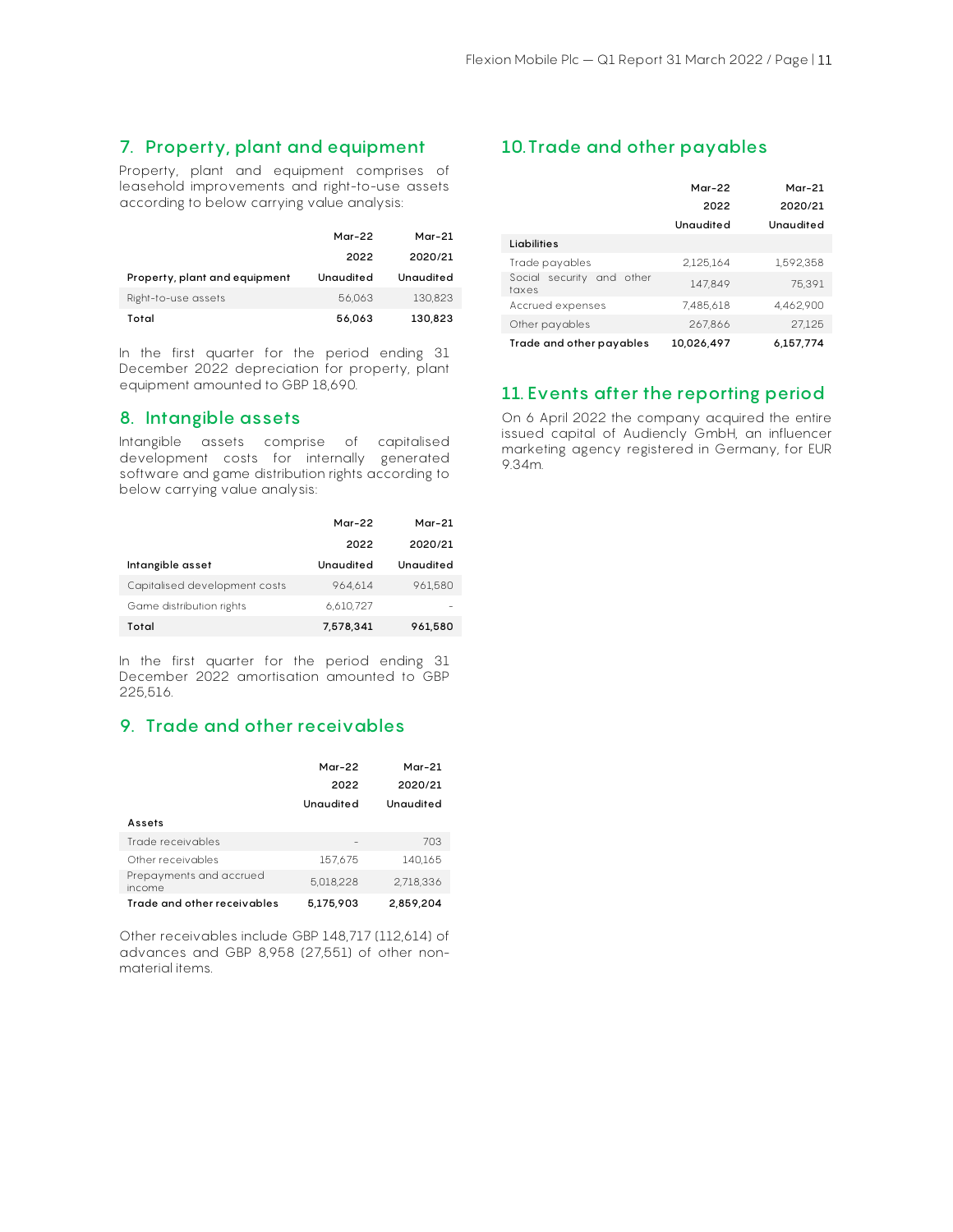# The Flexion share

# The share

The share was listed in Nasdaq First North on 13 June 2018 under the trading symbol (ticker) FLEXM.

# Ownership table

| Top 10 shareholders as of 31 March 2022 | N. of shares<br>and votes | $\frac{6}{6}$ | Aggregated<br>% |
|-----------------------------------------|---------------------------|---------------|-----------------|
| Mobile Sensations Ltd                   | 10,997,181                | 21.96%        | 22%             |
| <b>BNY Mellon NA</b>                    | 3,601,381                 | 7.19%         | 29%             |
| Palmstierna Invest AB                   | 3,405,280                 | 6.80%         | 36%             |
| Palmstierna Fredrik                     | 2,298,172                 | 4.59%         | 41%             |
| <b>BNPP LNB</b>                         | 1,998,788                 | 3.99%         | 45%             |
| Julius Baer & Co Ltd                    | 1,771,888                 | 3.54%         | 48%             |
| Joachim Odqvist                         | 1,560,415                 | 3.12%         | 51%             |
| Nordic Small Cap Fund                   | 1,384,015                 | 2.76%         | 54%             |
| Avanza Pension                          | 1,281,958                 | 2.56%         | 57%             |
| Industrial Equity AB                    | 1,188,792                 | 2.37%         | 59%             |
| Other shareholders                      | 20,586,802                | 41.11%        | 100%            |
| Total number of shares                  | 50,074,672                | 100%          |                 |

# Share data

|                                                                                                            | QTD Mar-22 QTD Mar-21 |            | FY Dec-21<br>9 months |  |
|------------------------------------------------------------------------------------------------------------|-----------------------|------------|-----------------------|--|
|                                                                                                            | 3 months              | 3 months   |                       |  |
|                                                                                                            | 2021                  | 2020/21    | 2021                  |  |
| <b>Number of shares at period end</b> (adjusted for share split and bonus issue)                           | 50.074.672            | 49.924.672 | 50.024.672            |  |
| Amount of weighted average shares outstanding for the period<br>(adjusted for share split and bonus issue) | 50.027.823            | 48.917.336 | 49.955.905            |  |
| Profit / (Loss) per share                                                                                  |                       |            |                       |  |
| $-$ basic attributable to ordinary equity holders of the parent (pence) $\sqrt[6]{ }$                      | 0.51                  | (0.48)     | 1.08                  |  |
| $-$ diluted, attributable to ordinary equity holders of the parent (pence) $\sqrt[6]{ }$                   | 0.48                  | (0.48)     | 1.01                  |  |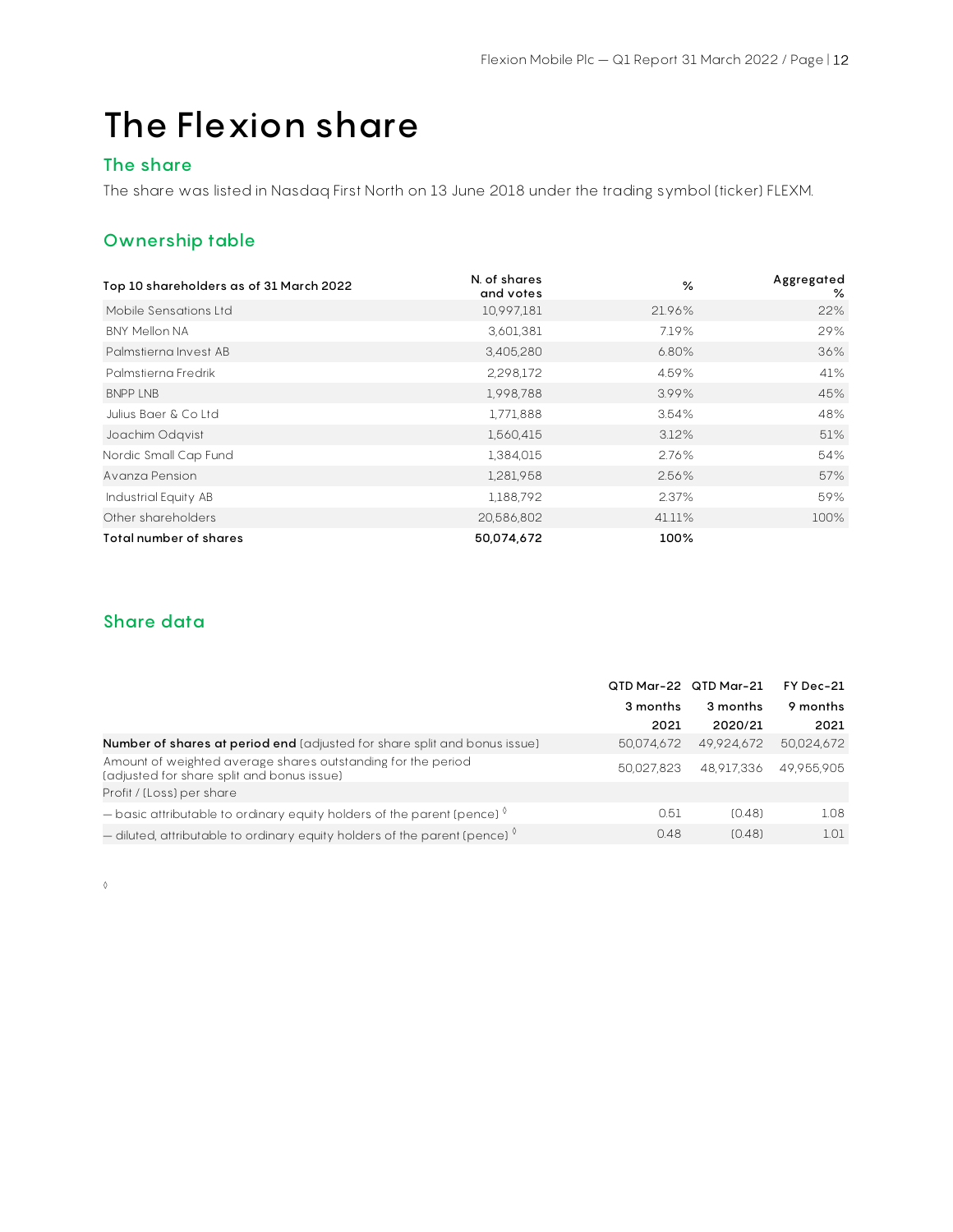# Main KPI numbers

# Summary of the Company's Key Performance Indicators

|                                                             |            | 3 months<br>2022 | 3 months<br>2021 | QTD Mar-22 QTD Dec-21 QTD Sep-21<br>3 months<br>2021 | 3 months<br>2021 | QTD Jun-21 QTD Mar-21<br>3 months<br>2020/21 |
|-------------------------------------------------------------|------------|------------------|------------------|------------------------------------------------------|------------------|----------------------------------------------|
| Top-tier games pending launch                               | No.        | 2                | 1                | 4                                                    | 2                | $\mathbf{1}$                                 |
| Mid-tier games pending launch                               | No.        | $\mathbf{1}$     | $\overline{c}$   | $\mathbf 1$                                          | $\overline{c}$   | 4                                            |
|                                                             |            |                  |                  |                                                      |                  |                                              |
| Total top-tier games live                                   | No.        | 8                | 8                | 5                                                    | 5                | 6                                            |
| Total mid-tier games live                                   | No.        | 15               | 15               | 17                                                   | 15               | 13                                           |
| Top-tier games average monthly gross revenue                | <b>USD</b> | 731,612          | 726,066          | 558,429                                              | 565,818          | 399,720                                      |
| Number of games live past ramp-up period                    | No.        | 5                | 5                | 5                                                    | 5                | 6                                            |
|                                                             |            |                  |                  |                                                      |                  |                                              |
| Mid-tier games average monthly gross revenue                | <b>USD</b> | 41,970           | 50,943           | 56,524                                               | 55,403           | 51,941                                       |
| Number of games live past ramp-up period                    | No.        | 14               | 11               | 13                                                   | 11               | 11                                           |
| Total revenue growth - YoY                                  | $\%$       | 61%              | 52%              | 26%                                                  | 61%              | 136%                                         |
| Total revenue growth - QoQ                                  | $\%$       | $1\%$            | 34%              | 0%                                                   | 19%              | (4%)                                         |
|                                                             |            |                  |                  |                                                      |                  |                                              |
| IAP gross profit growth - YoY                               | $\%$       | 76%              | 67%              | 26%                                                  | 73%              | 174%                                         |
| IAP gross profit growth - QoQ                               | $\%$       | 0%               | 41%              | 10%                                                  | 14%              | (6%)                                         |
|                                                             |            |                  |                  |                                                      |                  |                                              |
| IAP gross profit margin                                     | $\%$       | 13.5%            | 13.7%            | 12.9%                                                | 11.7%            | 12.3%                                        |
| Total gross profit margin                                   | $\%$       | 13.9%            | 14.2%            | 13.1%                                                | 12.0%            | 12.5%                                        |
|                                                             |            |                  |                  |                                                      |                  |                                              |
| Adjusted EBITDA margin                                      | $\%$       | 4.7%             | 3.2%             | 0.8%                                                 | 0.4%             | $(2.4\%)$                                    |
| Operating profit / (loss) margin                            | $\%$       | 2.3%             | 6.1%             | $(0.2\%)$                                            | (0.7%            | (2%)                                         |
|                                                             |            |                  |                  |                                                      |                  |                                              |
| Average monthly operational cashflow                        | GBP        | (1, 280, 975)    | 2,075,639        | (161,955)                                            | 330,866          | 211,855                                      |
|                                                             |            |                  |                  |                                                      |                  |                                              |
| Headcount                                                   | No.        | 76               | 64               | 66                                                   | 63               | 58                                           |
| Of which headcount for new strategies                       | No.        | $\circ$          | $\Delta$         | 3                                                    | 3                | N/A                                          |
| Adjusted staff cost                                         | GBP        | 825,428          | 909,524          | 780,457                                              | 783,290          | 747,043                                      |
|                                                             |            |                  |                  |                                                      |                  |                                              |
| Number of shares at period end                              | No.        | 50,074,672       | 50,024,672       | 50,024,672                                           | 49,924,672       | 49,924,672                                   |
| Amount of weighted average shares outstanding<br>for period | No.        | 50,027,823       | 50,024,672       | 49,948,848                                           | 49,924,672       | 48,917,336                                   |
| Profit / (Loss) per share (pence)                           | GBPp       | 0.51             | 1.28             | (0.07)                                               | (0.13)           | (0.48)                                       |

#### DEFINITIONS

| Number of top-tier games pending launch                         | Number of games generating at least USD 140,000 per month for which a contract has<br>been signed but which are not live yet                                                                                                                       |
|-----------------------------------------------------------------|----------------------------------------------------------------------------------------------------------------------------------------------------------------------------------------------------------------------------------------------------|
| Number of mid-tier games pending launch                         | Number of games generating at least USD 40,000 per month for which a contract has<br>been signed but which are not live yet                                                                                                                        |
| Number of total top-tier games live                             | Number of games generating at least USD 140,000 per month, live in at least one of our<br>distribution channels, including games in ramp-up period                                                                                                 |
| Number of total mid-tier games live                             | Number of games generating at least USD 40,000 per month, live in at least one of our<br>distribution channels, including games in ramp-up period                                                                                                  |
| Average monthly gross revenue                                   | Average monthly IAP revenue generated over the quarter - excluding games in initial<br>six months ramp-up period and games not qualifying as tier games. Average number<br>based on sales data and excluding settlement reconciliation adjustments |
| Ramp-up period                                                  | Six-month period from launch date to reach a stable revenue inflow level                                                                                                                                                                           |
| Growth rates - YoY                                              | Rates measured to the comparable period in the previous financial year                                                                                                                                                                             |
| Growth rates - QoQ                                              | Rates measured to the comparable period in the previous quarter                                                                                                                                                                                    |
| IAP gross profit margin                                         | IAP revenue gross profit to total revenue                                                                                                                                                                                                          |
| Total gross profit margin                                       | Total revenue (IAP and non-IAP) gross profit to total revenue (IAP and non-IAP)                                                                                                                                                                    |
| Adjusted EBITDA margin                                          | Adjusted EBITDA to total revenue (IAP and non-IAP)                                                                                                                                                                                                 |
| Operating profit / (loss) margin                                | Operating profit/(loss) to total revenue (IAP and non-IAP)                                                                                                                                                                                         |
| Average monthly operational cashflow                            | Average operational cashflow (excl. effects of exchange rate fluctuations on cash<br>held) divided by number of months in the measured period                                                                                                      |
| Headcount                                                       | Number of all staff plus all long-term contractors as at the end of the period                                                                                                                                                                     |
| Adjusted staff cost                                             | Total cost of all staff and long-term contractors before any deduction for capitalised<br>development cost                                                                                                                                         |
| Number of shares at period end                                  | Number of shares at period end adjusted for share split and bonus issue                                                                                                                                                                            |
| Amount of weighted average shares<br>outstanding for the period | Amount of weighted average shares outstanding for period, adjusted for share split<br>and bonus issue                                                                                                                                              |
| Profit/(Loss) per share (pence)                                 | Basic and diluted earnings are considered the same where a loss has been incurred.<br>The effect of outstanding share options and warrants is considered anti-dilutive and<br>ignored in the calculation                                           |